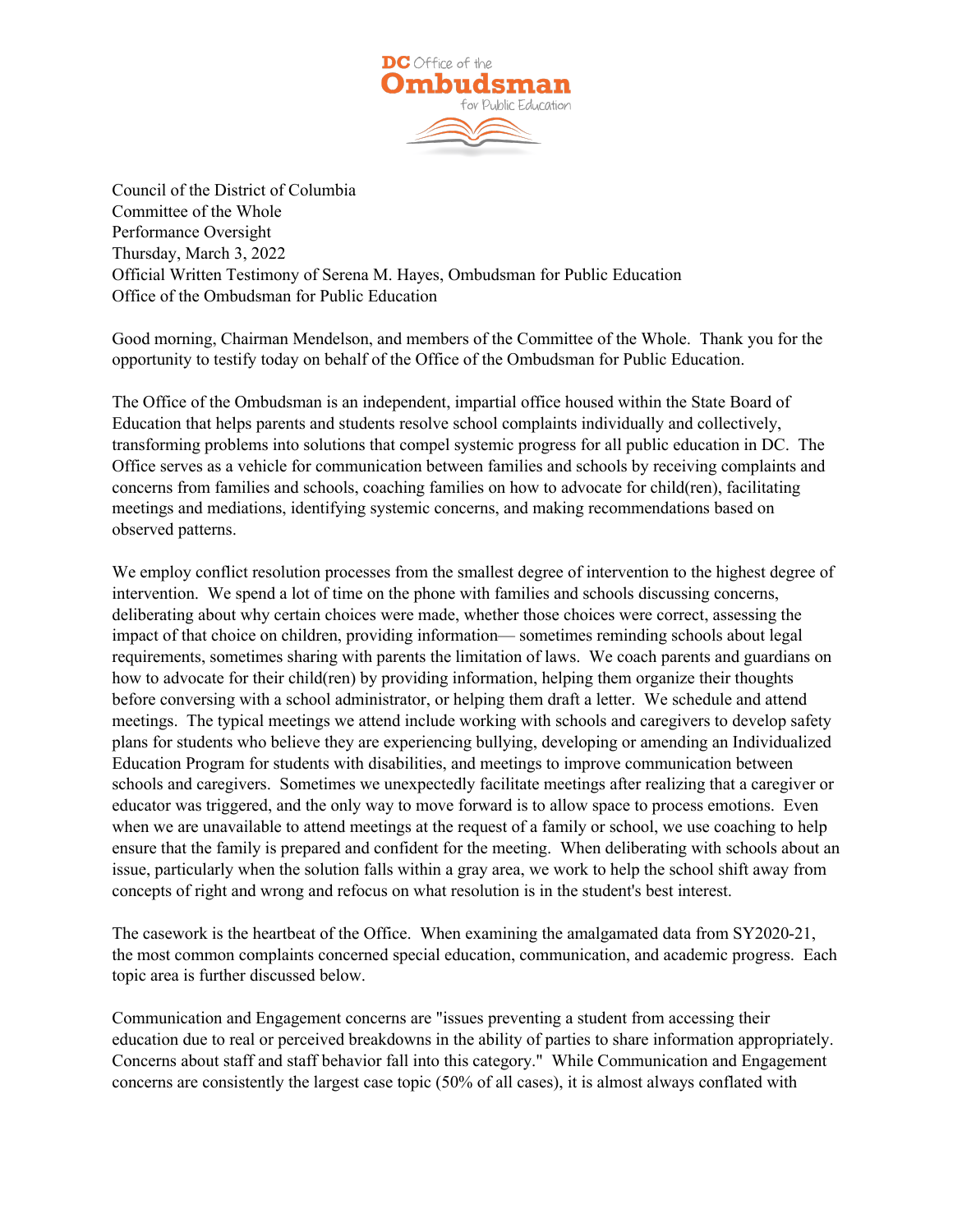another issue. Last school year, Communication and Engagement concerns were most often coupled with Discipline, Student Safety, Academic Progress, and Attendance/Truancy concerns.

Special education concerns were also a common concern brought to our Office in SY2020-21. Families with special education concerns were most frequently parents of students who already had an IEP (71%), rather than students awaiting eligibility determinations or seeking evaluations. Many of the special education concerns raised in SY2020-21, including questions about individualized distance learning plans (IDLPs), IEPs, and reports of reduced service hours during virtual learning; the lack of differentiation or modified instruction in a virtual setting; requests for dedicated aides (virtually and at home), and a general sense of overwhelm and frustration attempting to implement a student's IEP at home without expertise or adequate support.

Academic Progress (42%) concerns were also common during SY2020-21. Historically, our Office has received a low volume of complaints about student academics unrelated to special education concerns. The increase in Academic Progress concerns demonstrated that the challenges during virtual learning impacted a wide range of students. Virtual learning provided an opportunity for families to observe their students learn in a formal, academic setting. In some cases, these struggles were caused by the limitations that learning through a computer can present. In other cases, these struggles existed before the pandemic and worsened during the pandemic.

Virtual learning was painstakingly difficult for schools and families alike. For the Office, the challenges were reflected in the complexity of the complaints we received. Unfortunately, too many of the complaints we received during distance learning required temporary resolutions that required waiting until students re-entered the school building to know whether a resolution had indeed been achieved. During last year's budget oversight, the Office testified about the expected resurgence in call volume. The Office anticipated two issues once students returned to in-person learning—the need to address school safety and an influx of special education concerns. Our predictions were correct. Now that students have returned to in-person learning, the Office's case volume has exceeded pre-pandemic volume. Additionally, the primary concerns that families have contacted our Office about involve communication, special education, and student safety.

Special Education. The special education concerns families raised included failure to provide related service hours, failure to modify general education curriculum as required by the IEP, disagreements about whether a student needs a dedicated aide, challenges with OSSE transportation services, and school-staff shortages. For example, Ms. Green contacted our Office with concerns about staffing at her son John's school. John is nonverbal and, in accordance with his IEP, was placed in a self-contained classroom. However, John is placed in a generalized education setting with non-disabled peers whenever John's teacher is absent from school.

Similarly, Ms. Brown contacted our Office with staffing concerns at her daughter Jessica's school. Jessica was diagnosed with a developmental delay. Her IEP requires pull-out services and updates to Ms. Brown about her progress. Jessica was assigned a new teacher in the second quarter, and Ms. Brown stopped receiving progress reports. Additionally, Jessica stopped receiving her pull-out services. Ms. Brown later learned that the related service provider was no longer employed at the school, and the position remained vacant. Consequently, Jessica went months without receiving the related service hours required in her IEP.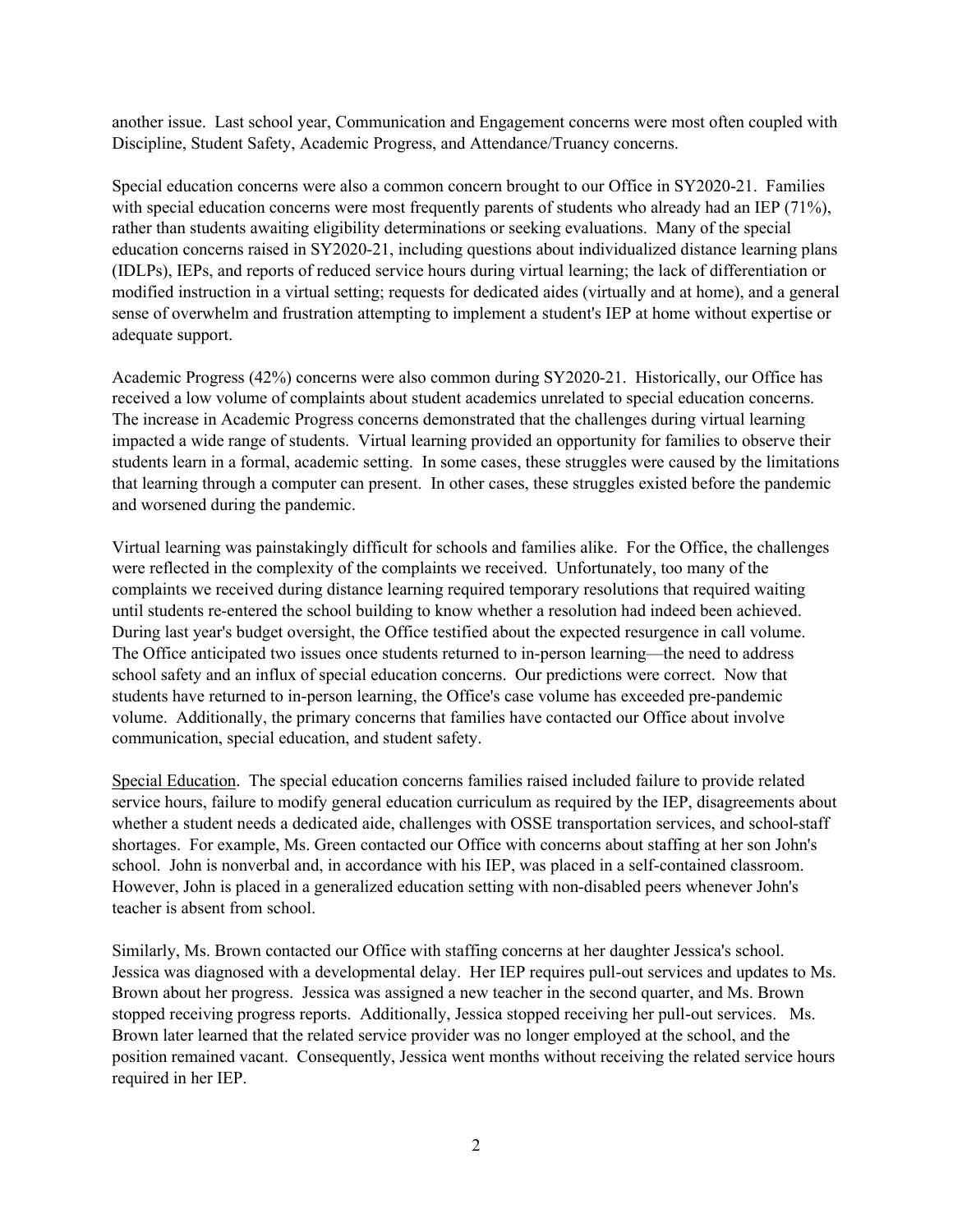In addition to staffing issues, another parent, Ms. White, contacted our Office expressing concerns about the implementation of her daughter's 504 Plan. She shared that her daughter, Trisha has terrible migraines and was previously given extra time to complete assignments. However, Trisha stopped receiving extra time with no prior notice to Trisha or Ms. White. As a result, our Office contacted the school on Ms. White's behalf to set up a 504 Plan meeting. In that meeting, Trisha's 504 Plan was updated. Now she receives seven days to turn in missed assignments due to her condition, but no more than three days after the semester ends, without penalty. Ms. White and Trisha were happy with the outcome of the meeting and had no further concerns.

Student Safety. Last school year, we reported a decline in Student Safety concerns due to students learning remotely. Since in-person learning has resumed, we have observed Student Safety concerns return to pre-pandemic volume. Roughly half of all our cases this year involved student safety. Of those cases, fifty-three (53) percent of families reported concerns regarding school-based violence. For example, we worked with the Smith family whose daughter, Jane, was involved in a physical altercation with another student (Sarah). Thereafter, Sarah's friends began harassing, taunting, and threatening Jane. Eventually, several of Sarah's friends initiated another physical altercation with Jane that resulted in Jane being beaten until she became unconscious. When Ms. Smith contacted our Office, we helped initiate a safety transfer to a different school. After a week, we followed up with Ms. Smith to ensure the safety concerns did not follow Jane to the new school. Ms. Smith reported that she was pleased with the new school.

Many of our safety cases involved concerns with medical health and wellness due to COVID-19. These cases generally involved exposure and notification concerns. However, some COVID-related medical health and wellness cases involved families attempting to complete in-person learning waivers. For example, we worked with Ms. Williams, a mother of three school-aged children who is immunocompromised. Ms. Williams and her children also live wither her mother (grandmother), who is also immunocompromised. Ms. Williams was able to timely submit and receive an exemption from inperson learning for two of her three children, who had their own medical ailments warranting exemption. But Ms. Williams contacted our Office for assistance in obtaining a waiver for her third child. Ms. Williams was not clear on how to submit the paperwork, so she sent it directly to our Office. We submitted the form on her behalf, and the student was enrolled in virtual education the following week.

Through our casework, the Office gleans pieces of families' experiences in DC public school systems through the stories families share with us. In all these cases, families wanted equitable access to education for their students. As a result of listening to families and developing partnerships with agencies across the District to help families reach a resolution, our Office is proud to announce an expansion that will allow us to help address one of our families' most common concerns: navigating the complex special education system. The Ombudsman recently partnered with the Office of the State Superintendent of Education (OSSE) to develop the DC Special Education Hub as a subsidiary office within the Office of the Ombudsman for Public Education.

The DC Special Education Hub will serve as a resource and information center for families of students with disabilities. The goal is to ensure that students with disabilities or students suspected of having a disability and their families have access to information and resources that support their right to a free and appropriate public education. In addition, the hub should serve as families' first stop when seeking information about special education in DC. The hub will provide information, workshops, training, develop family-friendly versions of DC policies, support families regarding the special education process,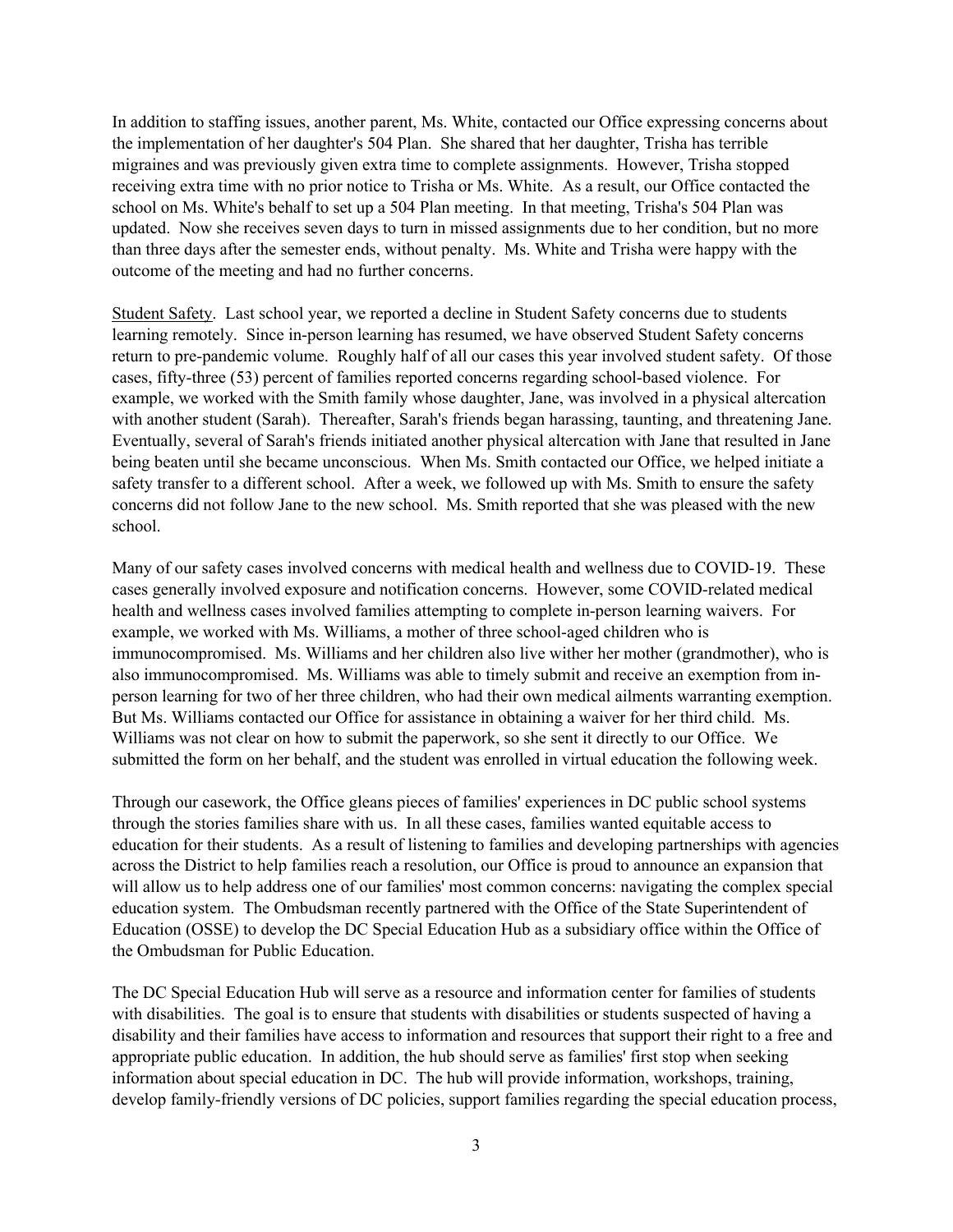and refer families to appropriate resources within the DC government and the community. We are excited to continue to build the infrastructure for the hub and look forward to serving more families and students more collaboratively and engagingly once it opens this summer.

As we build the infrastructure for the DC Special Education Hub, we also continue to make policy recommendations to affect systemic improvements to the public education systems. In our annual report released in October of 2021, we offered three recommendations: (1) to develop a permanent, high-quality virtual school as an option for students who need an alternative to the traditional school model; (2) improve the truancy referral process and address systemic barriers to school attendance such as transportation and childcare; and (3) create school choice options for students with disabilities placed in self-contained classrooms. Each of these recommendations is briefly discussed below. For additional information, please refer to our annual report.

High-Quality Virtual Learning. Based on observed patterns revealed through our casework, we recommend exploring the possibility for a long-term, high-quality virtual education option for students experiencing safety concerns, severe medical needs, and students in the care of the District. Providing students with safety concerns with a permanent virtual option allows families who have been unsuccessful with implementing a safety plan and victim transfer to have another option. Providing students experiencing severe medical needs with a permanent virtual option would allow students with significant physical disabilities or students with a medical condition in which in-person learning presents family or students with increased health risk to have another public education option. Further, providing students in the care of DC with this option might allow these students to remain enrolled in DC's public education system even when students are placed in foster care, youth detention centers, or incarcerated outside of the District. A permanent, high-quality virtual education could benefit many of our students.

Truancy Referral Process. Through our work with families experiencing attendance barriers, we witnessed gaps in communication between school staff and the Child and Family Services Agency (CFSA). As a result, we recommend increasing training for attendance counselors and developing a new system for sharing the status of CFSA referrals. We also recommend providing other systemic interventions to reduce gaps in the truancy referral process, including increased transportation support, expanding free before and aftercare options to all public school families, and providing more comprehensive wraparound services to families experiencing homelessness.

School Choice for Students in Specialized Classrooms. Lastly, we heard from parents of students in specialized classrooms who expressed feeling like they have limited access to school choice and often feel uninformed about the quality of self-contained classrooms and where specialized classrooms will be located each school year. District of Columbia Public Schools (DCPS) updated its realignment of selfcontained classrooms to create a geographic feeder pattern for self-contained classrooms and is supposed to resolve predictability concerns with a school assignment and allow siblings to stay together. However, the realignment still limits access to school choice for students in self-contained classrooms.

The realignment has experienced transition challenges that were expected. Some families were satisfied with their child's placement but had questions about the purpose of the realignment. Other families were displeased and expressed frustration and confusion regarding the placement decision. Families also shared that they did not want their child uprooted from their supportive school community. Our annual report recommended strategies for addressing some of the access concerns regarding school choice for students in self-contained classrooms. Most significantly, we recommend developing a separate lottery